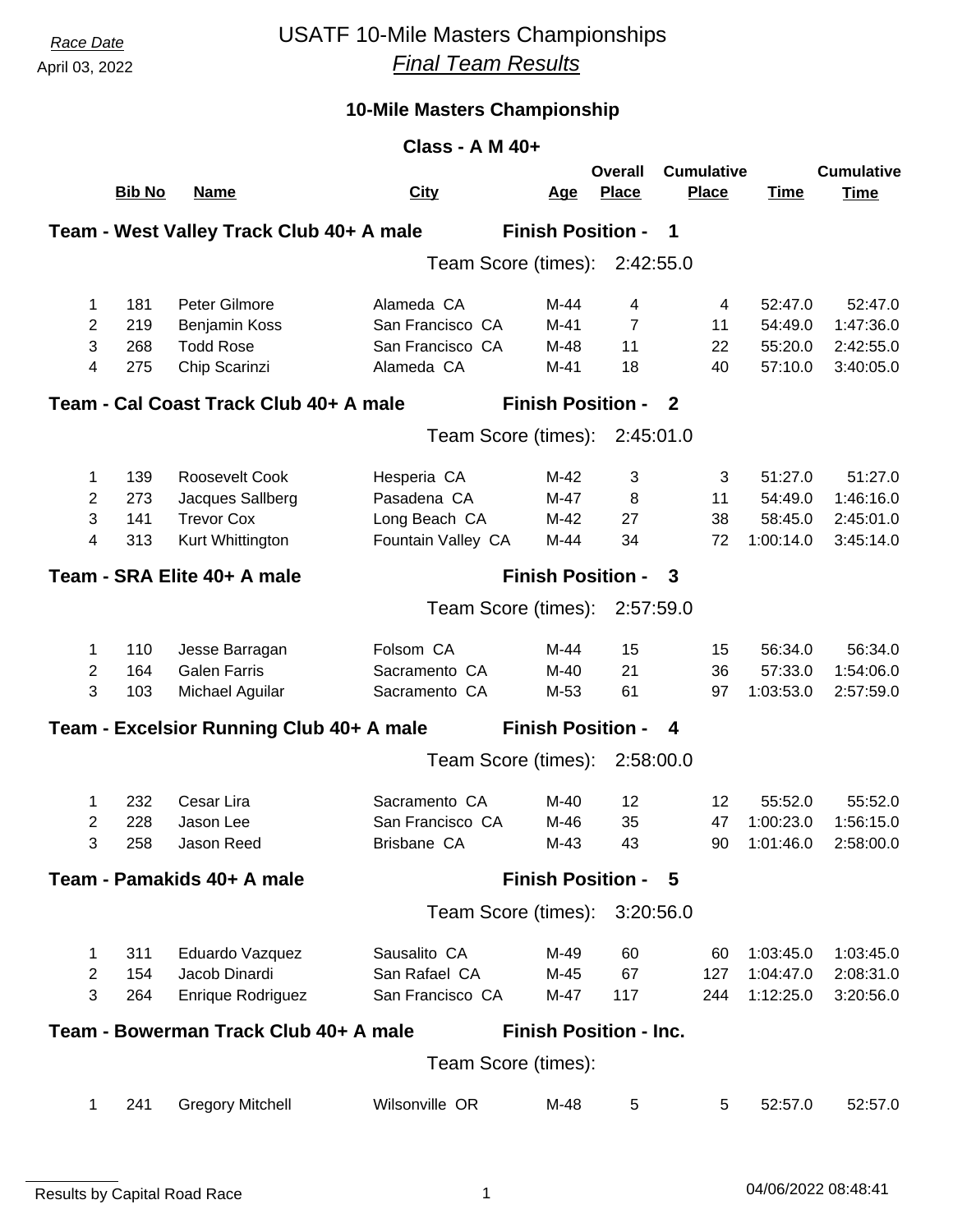# *Race Date* USATF 10-Mile Masters Championships *Final Team Results*

### **10-Mile Masters Championship**

#### **Class - A M 40+**

|   | <b>Bib No</b>                                                             | <b>Name</b>                               | <b>City</b>         | <u>Age</u> | Overall<br><b>Place</b>       | <b>Cumulative</b><br><b>Place</b> | Time      | <b>Cumulative</b><br><u>Time</u> |  |  |
|---|---------------------------------------------------------------------------|-------------------------------------------|---------------------|------------|-------------------------------|-----------------------------------|-----------|----------------------------------|--|--|
|   | <b>Finish Position - Inc.</b><br>Team - West Valley Track Club 40+ B male |                                           |                     |            |                               |                                   |           |                                  |  |  |
|   |                                                                           |                                           | Team Score (times): |            |                               |                                   |           |                                  |  |  |
| 1 | 176                                                                       | Michael Gallagher                         | San Francisco CA    | M-40       | 63                            | 63                                | 1:03:58.0 | 1:03:58.0                        |  |  |
|   |                                                                           | Team - Wolfpack Running Club 40+ A male   |                     |            | <b>Finish Position - Inc.</b> |                                   |           |                                  |  |  |
|   |                                                                           |                                           | Team Score (times): |            |                               |                                   |           |                                  |  |  |
| 1 | 206                                                                       | Kirt Iverson                              | Santa Clara CA      | M-52       | 93                            | 93                                | 1:09:08.0 | 1:09:08.0                        |  |  |
|   |                                                                           | Team - HOKA Aggie Running Club 40+ A male |                     |            | <b>Finish Position - Inc.</b> |                                   |           |                                  |  |  |
|   |                                                                           |                                           | Team Score (times): |            |                               |                                   |           |                                  |  |  |
| 1 | 260                                                                       | Sergio Reyes                              | Los Osos CA         | M-40       | 2                             | 2                                 | 50:36.0   | 50:36.0                          |  |  |
| 2 | 254                                                                       | Justin Patananan                          | Porterville CA      | M-41       | 47                            | 49                                | 1:02:19.0 | 1:52:54.0                        |  |  |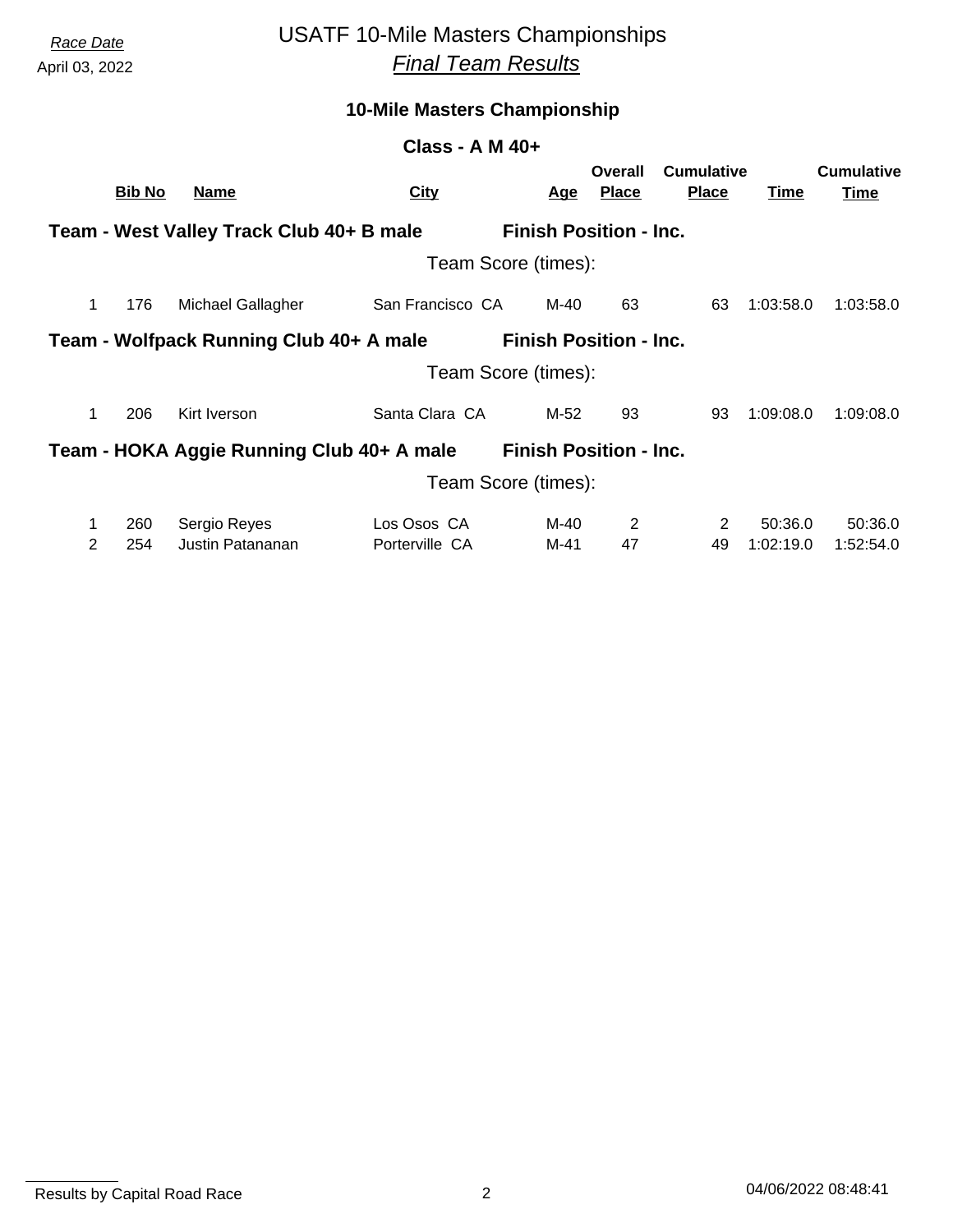# *Race Date* USATF 10-Mile Masters Championships *Final Team Results*

| <b>Cumulative</b><br>Overall<br><b>Bib No</b><br><b>City</b><br><b>Place</b><br><b>Place</b><br><b>Time</b><br><b>Name</b><br><u>Age</u><br>Team - West Valley Track Club 50+ A male<br><b>Finish Position -</b><br>1<br>Team Score (times):<br>2:50:46.0<br>Monte Sereno CA<br>130<br><b>Mark Callon</b><br>M-53<br>13<br>13<br>56:03.0<br>1<br>2<br>231<br>Ivan Lieben<br>Lafayette CA<br>M-52<br>16<br>56:38.0<br>29 | <b>Cumulative</b><br><b>Time</b><br>56:03.0<br>1:52:40.0<br>2:50:46.0<br>3:49:36.0 |
|-------------------------------------------------------------------------------------------------------------------------------------------------------------------------------------------------------------------------------------------------------------------------------------------------------------------------------------------------------------------------------------------------------------------------|------------------------------------------------------------------------------------|
|                                                                                                                                                                                                                                                                                                                                                                                                                         |                                                                                    |
|                                                                                                                                                                                                                                                                                                                                                                                                                         |                                                                                    |
|                                                                                                                                                                                                                                                                                                                                                                                                                         |                                                                                    |
|                                                                                                                                                                                                                                                                                                                                                                                                                         |                                                                                    |
|                                                                                                                                                                                                                                                                                                                                                                                                                         |                                                                                    |
|                                                                                                                                                                                                                                                                                                                                                                                                                         |                                                                                    |
| 3<br>237<br>San Francisco CA<br>M-55<br>23<br>52<br>58:07.0<br>Anthony McGrath                                                                                                                                                                                                                                                                                                                                          |                                                                                    |
| 4<br>307<br>Ben Turman<br>Kensington CA<br>M-52<br>28<br>80<br>58:50.0                                                                                                                                                                                                                                                                                                                                                  |                                                                                    |
| 5<br>183<br>Denis Glenn<br>Sausalito CA<br>50<br>1:02:53.0<br>M-52<br>130                                                                                                                                                                                                                                                                                                                                               | 4:52:29.0                                                                          |
| Dillon CO<br>6<br>286<br>Scott Siriano<br>M-55<br>58<br>188<br>1:03:36.0                                                                                                                                                                                                                                                                                                                                                | 5:56:04.0                                                                          |
| <b>Finish Position -</b><br>Team - SRA Elite 50+ A male<br>$\overline{\phantom{a}}$                                                                                                                                                                                                                                                                                                                                     |                                                                                    |
| Team Score (times):<br>2:58:54.0                                                                                                                                                                                                                                                                                                                                                                                        |                                                                                    |
|                                                                                                                                                                                                                                                                                                                                                                                                                         |                                                                                    |
| 242<br>24<br>$\mathbf 1$<br>Darren Morgan<br>Fair Oaks CA<br>M-52<br>24<br>58:09.0                                                                                                                                                                                                                                                                                                                                      | 58:09.0                                                                            |
| 2<br>310<br>Joe Van De Water<br>El Dorado Hills CA<br>M-54<br>33<br>1:00:10.0<br>57                                                                                                                                                                                                                                                                                                                                     | 1:58:18.0                                                                          |
| 3<br>236<br>Roseville CA<br>38<br>1:00:36.0<br>David Mastro<br>M-50<br>95                                                                                                                                                                                                                                                                                                                                               | 2:58:54.0                                                                          |
| 4<br>247<br>Davis CA<br>41<br>136<br>1:01:02.0<br>Mark Murray<br>M-59                                                                                                                                                                                                                                                                                                                                                   | 3:59:55.0                                                                          |
| Team - Cal Coast Track Club 50+ A male<br><b>Finish Position -</b><br>3                                                                                                                                                                                                                                                                                                                                                 |                                                                                    |
| 3:00:12.0<br>Team Score (times):                                                                                                                                                                                                                                                                                                                                                                                        |                                                                                    |
|                                                                                                                                                                                                                                                                                                                                                                                                                         |                                                                                    |
| 144<br>Christian Cushing-murray<br>Orange CA<br>M-54<br>17<br>56:58.0<br>1<br>17                                                                                                                                                                                                                                                                                                                                        | 56:58.0                                                                            |
| 2<br>309<br><b>Matthew Underwood</b><br>Yucaipa CA<br>M-55<br>42<br>1:01:19.0<br>59                                                                                                                                                                                                                                                                                                                                     | 1:58:16.0                                                                          |
| 3<br>213<br><b>Gregory Keyes</b><br>Newport Beach CA<br>103<br>1:01:56.0<br>M-54<br>44                                                                                                                                                                                                                                                                                                                                  | 3:00:12.0                                                                          |
| 4<br>278<br>Thomas Schumann<br>Pacific Palisades CA<br>M-57<br>79<br>182<br>1:07:27.0                                                                                                                                                                                                                                                                                                                                   | 4:07:38.0                                                                          |
| Team - Atlanta Track Club 50+ A male<br><b>Finish Position -</b><br>4                                                                                                                                                                                                                                                                                                                                                   |                                                                                    |
| 3:01:15.0<br>Team Score (times):                                                                                                                                                                                                                                                                                                                                                                                        |                                                                                    |
|                                                                                                                                                                                                                                                                                                                                                                                                                         |                                                                                    |
| 118<br><b>Steve Bell</b><br>58:21.0<br>1<br>Kennesaw GA<br>M-50<br>25<br>25<br><b>Brad Slavens</b><br>Atlanta GA<br>37                                                                                                                                                                                                                                                                                                  | 58:21.0                                                                            |
| $\overline{2}$<br>288<br>M-53<br>62<br>1:00:33.0<br>Michael Strickland<br>1:02:22.0                                                                                                                                                                                                                                                                                                                                     | 1:58:54.0                                                                          |
| 3<br>300<br>Acworth GA<br>M-55<br>48<br>110                                                                                                                                                                                                                                                                                                                                                                             | 3:01:15.0                                                                          |
| <b>Finish Position -</b><br>Team - HOKA Aggie Running Club 50+ A male<br>- 5                                                                                                                                                                                                                                                                                                                                            |                                                                                    |
| Team Score (times):<br>3:04:20.0                                                                                                                                                                                                                                                                                                                                                                                        |                                                                                    |
| 193<br>San Francisco CA<br>10<br>Jaime Heilpern<br>M-52<br>10<br>55:11.0<br>1                                                                                                                                                                                                                                                                                                                                           | 55:11.0                                                                            |
| 2<br>155<br>Roger Dix<br>Fair Oaks CA<br>M-54<br>46<br>1:02:01.0<br>56                                                                                                                                                                                                                                                                                                                                                  | 1:57:12.0                                                                          |
| 3<br>296<br>Doug Steedman<br>San Francisco CA<br>M-66<br>134<br>1:07:09.0<br>78                                                                                                                                                                                                                                                                                                                                         | 3:04:20.0                                                                          |
| 4<br>200<br>Jeff Hongo<br>Campbell CA<br>M-56<br>233<br>1:09:44.0<br>99                                                                                                                                                                                                                                                                                                                                                 | 4:14:04.0                                                                          |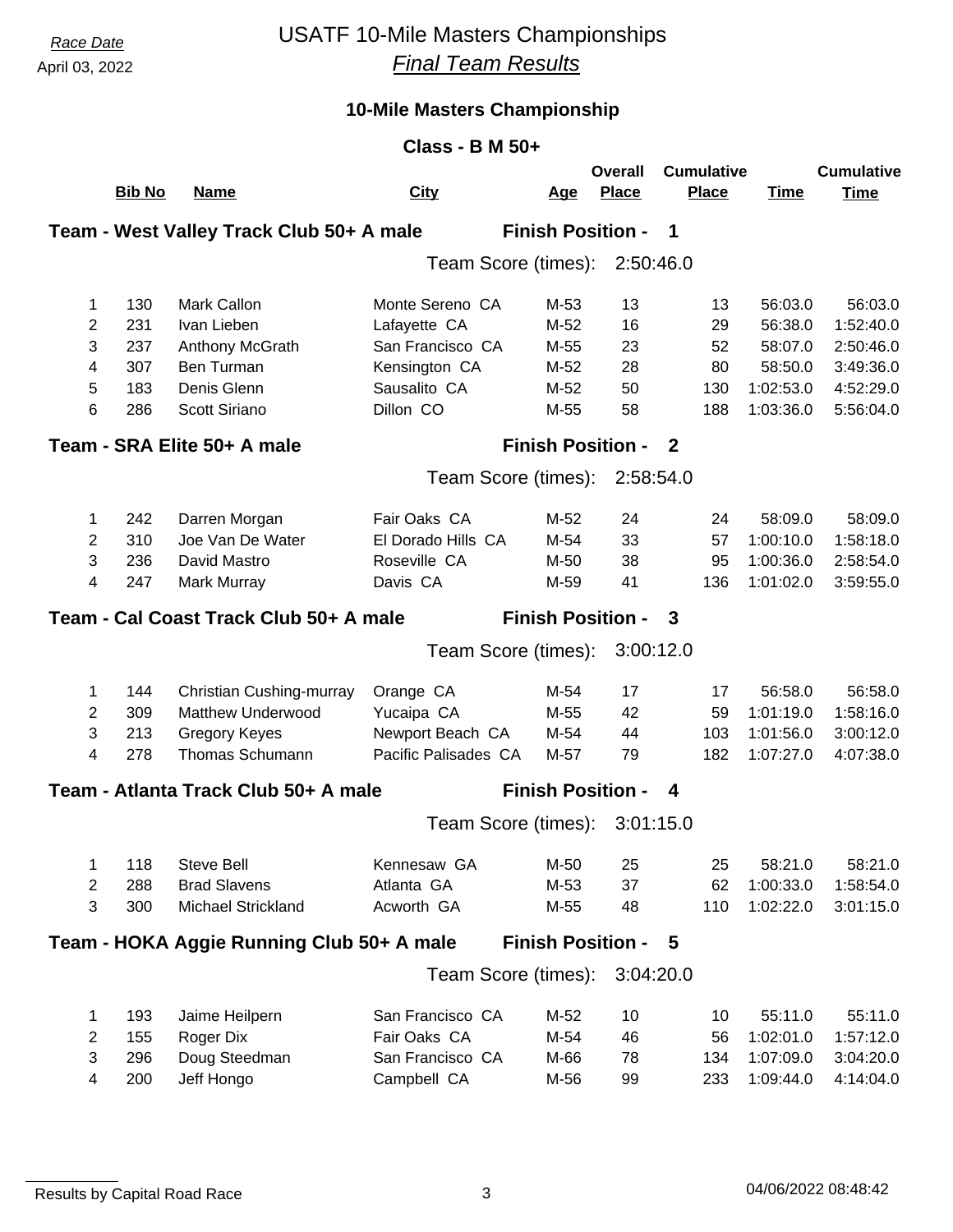## *Race Date* USATF 10-Mile Masters Championships *Final Team Results*

| Class - B M $50+$                                                    |                     |                                                                         |                     |                               |                         |                                   |             |                                  |  |
|----------------------------------------------------------------------|---------------------|-------------------------------------------------------------------------|---------------------|-------------------------------|-------------------------|-----------------------------------|-------------|----------------------------------|--|
|                                                                      | <b>Bib No</b>       | <b>Name</b>                                                             | <b>City</b>         | <u>Age</u>                    | Overall<br><b>Place</b> | <b>Cumulative</b><br><b>Place</b> | <b>Time</b> | <b>Cumulative</b><br><b>Time</b> |  |
|                                                                      |                     | Team - Lake Merritt Joggers and Striders 50+ A                          |                     | <b>Finish Position -</b>      |                         | - 6                               |             |                                  |  |
|                                                                      |                     |                                                                         | Team Score (times): |                               | 3:25:01.0               |                                   |             |                                  |  |
| 1                                                                    | 299                 | Anthony Stonehouse                                                      | Pacific Grove CA    | M-53                          | 69                      | 69                                | 1:05:19.0   | 1:05:19.0                        |  |
| $\overline{2}$                                                       | 185                 | <b>Matthew Goldstein</b>                                                | Piedmont CA         | M-54                          | 92                      | 161                               | 1:08:59.0   | 2:14:18.0                        |  |
| 3                                                                    | 198                 | <b>Michael Hochster</b>                                                 | Piedmont CA         | M-52                          | 106                     | 267                               | 1:10:44.0   | 3:25:01.0                        |  |
| 4                                                                    | 210                 | Raul Jorcino                                                            | Oakland CA          | M-58                          | 139                     | 406                               | 1:16:45.0   | 4:41:45.0                        |  |
| 5                                                                    | 269                 | <b>Rick Rosenbaum</b>                                                   | Piedmont CA         | M-58                          | 141                     | 547                               | 1:16:55.0   | 5:58:40.0                        |  |
| <b>Finish Position -</b><br>Team - Pamakids 50+ A male<br>7          |                     |                                                                         |                     |                               |                         |                                   |             |                                  |  |
|                                                                      |                     |                                                                         | Team Score (times): |                               | 3:34:26.0               |                                   |             |                                  |  |
| 1                                                                    | 168                 | Jerry Flanagan                                                          | San Francisco CA    | M-56                          | 52                      | 52                                | 1:03:02.0   | 1:03:02.0                        |  |
| $\mathbf{2}$                                                         | 209                 | Chris Jones                                                             | Sonoma CA           | M-50                          | 127                     | 179                               | 1:13:18.0   | 2:16:20.0                        |  |
| 3                                                                    | 224                 | Dave Latner                                                             | San Francisco CA    | M-64                          | 143                     | 322                               | 1:18:07.0   | 3:34:26.0                        |  |
| <b>Finish Position -</b><br>Team - River City Rebels 50+ A male<br>8 |                     |                                                                         |                     |                               |                         |                                   |             |                                  |  |
|                                                                      |                     |                                                                         | Team Score (times): |                               | 4:14:05.0               |                                   |             |                                  |  |
| 1                                                                    | 266                 | Ruben Rodriguez                                                         | Elk Grove CA        | M-56                          | 110                     | 110                               | 1:11:21.0   | 1:11:21.0                        |  |
| $\overline{c}$                                                       | 245                 | Ben Mundy                                                               | Sacramento CA       | M-60                          | 172                     | 282                               | 1:27:57.0   | 2:39:18.0                        |  |
| 3                                                                    | 215                 | <b>Richard King</b>                                                     | West Sacramento CA  | M-52                          | 180                     | 462                               | 1:34:48.0   | 4:14:05.0                        |  |
|                                                                      |                     | Team - Excelsior Running Club 50+ A male                                |                     | <b>Finish Position -</b>      |                         | 9                                 |             |                                  |  |
|                                                                      |                     |                                                                         | Team Score (times): |                               | 4:25:00.0               |                                   |             |                                  |  |
| 1                                                                    | 171                 | <b>Matthew Fong</b>                                                     | San Francisco CA    | M-50                          | 74                      | 74                                | 1:06:13.0   | 1:06:13.0                        |  |
| $\overline{2}$                                                       | 203                 | Peter Hsia                                                              | San Francisco CA    | M-61                          | 96                      | 170                               | 1:09:26.0   | 2:15:38.0                        |  |
| 3                                                                    | 295                 | Allan Stanbridge                                                        | Burlingame CA       | M-75                          | 196                     | 366                               | 2:09:22.0   | 4:25:00.0                        |  |
|                                                                      |                     | Team - Strawberry Canyon Track Club 50+ A male Finish Position - Inc.   |                     |                               |                         |                                   |             |                                  |  |
|                                                                      |                     |                                                                         | Team Score (times): |                               |                         |                                   |             |                                  |  |
| $\mathbf{1}$                                                         | 287                 | Daniel Sivolella                                                        | Piedmont CA         | M-57                          | 90                      | 90                                | 1:08:21.0   | 1:08:21.0                        |  |
|                                                                      |                     | Team - West Valley Joggers & Striders 50+ A male Finish Position - Inc. |                     |                               |                         |                                   |             |                                  |  |
|                                                                      |                     |                                                                         | Team Score (times): |                               |                         |                                   |             |                                  |  |
| $\mathbf{1}$                                                         | 207                 | Jorn Jensen                                                             | Morgan Hill CA      | M-53                          | 40                      | 40                                | 1:00:55.0   | 1:00:55.0                        |  |
|                                                                      |                     | Team - West Valley Track Club 50+ B male                                |                     | <b>Finish Position - Inc.</b> |                         |                                   |             |                                  |  |
|                                                                      | Team Score (times): |                                                                         |                     |                               |                         |                                   |             |                                  |  |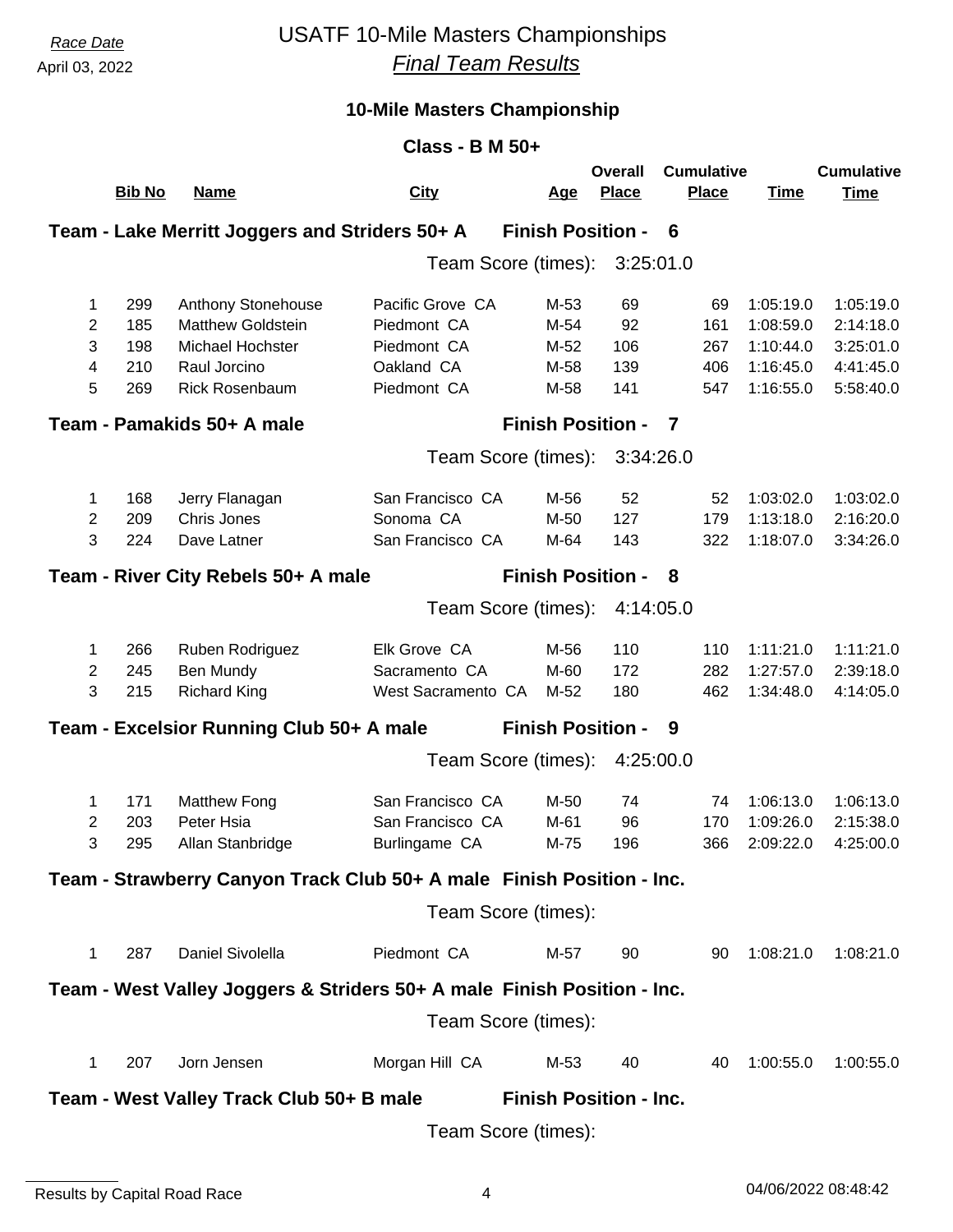# *Race Date* USATF 10-Mile Masters Championships *Final Team Results*

### **10-Mile Masters Championship**

#### **Class - B M 50+**

|        | <b>Bib No</b> | <b>Name</b>                                    | <b>City</b>                |                     | <u>Age</u>   | Overall<br><b>Place</b>       | Cumulative<br><b>Place</b> | Time                 | <b>Cumulative</b><br>Time |
|--------|---------------|------------------------------------------------|----------------------------|---------------------|--------------|-------------------------------|----------------------------|----------------------|---------------------------|
|        |               | Team - West Valley Track Club 50+ B male       |                            |                     |              | <b>Finish Position - Inc.</b> |                            |                      |                           |
|        |               |                                                |                            | Team Score (times): |              |                               |                            |                      |                           |
| 1      | 152           | <b>Mathieu DesJardins</b>                      | Redwood City CA            |                     | M-52         | 120                           | 120                        | 1:12:45.0            | 1:12:45.0                 |
|        |               | Team - Greater Springfield Harriers, Inc 50+ A |                            |                     |              | <b>Finish Position - Inc.</b> |                            |                      |                           |
|        |               |                                                |                            | Team Score (times): |              |                               |                            |                      |                           |
| 1<br>2 | 222<br>127    | Nat Larson<br><b>Francis Burdett</b>           | Amherst MA<br>Worcester MA |                     | M-59<br>M-57 | 19<br>73                      | 19<br>92                   | 57:11.0<br>1:06:08.0 | 57:11.0<br>2:03:18.0      |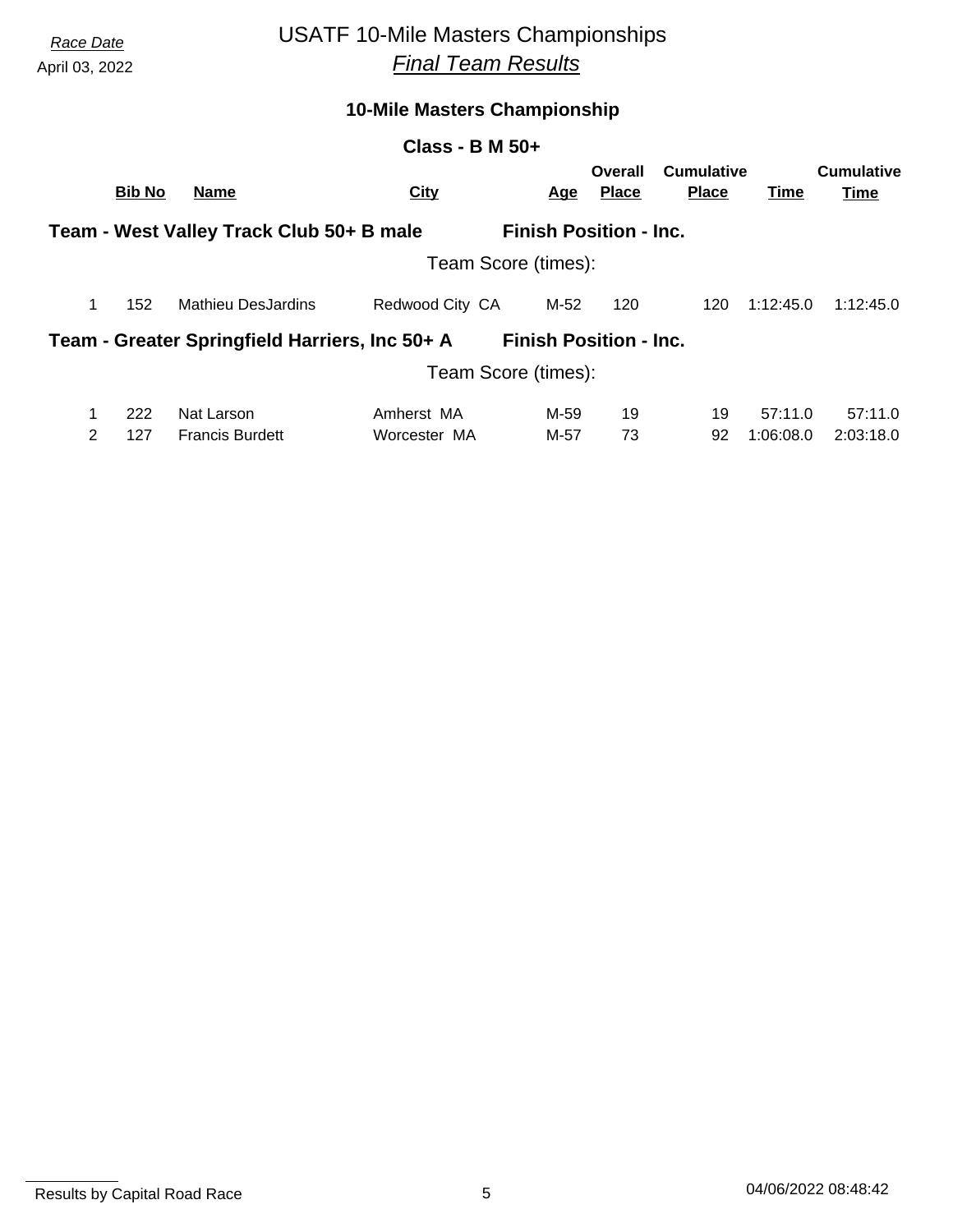### *Race Date* USATF 10-Mile Masters Championships *Final Team Results*

| <b>Class - C M 60+</b> |               |                                                                    |                                     |                               |                         |                                   |                      |                                  |  |
|------------------------|---------------|--------------------------------------------------------------------|-------------------------------------|-------------------------------|-------------------------|-----------------------------------|----------------------|----------------------------------|--|
|                        | <b>Bib No</b> | <b>Name</b>                                                        | <b>City</b>                         | <u>Age</u>                    | Overall<br><b>Place</b> | <b>Cumulative</b><br><b>Place</b> | <b>Time</b>          | <b>Cumulative</b><br><b>Time</b> |  |
|                        |               | Team - SRA Elite 60+ A male                                        |                                     | <b>Finish Position -</b>      |                         | -1                                |                      |                                  |  |
|                        |               |                                                                    |                                     | Team Score (times):           | 3:02:37.0               |                                   |                      |                                  |  |
|                        |               |                                                                    |                                     |                               |                         |                                   |                      |                                  |  |
| 1                      | 251           | Jacob Nur                                                          | Elk Grove CA                        | M-66                          | 26                      | 26                                | 58:36.0              | 58:36.0                          |  |
| $\overline{2}$<br>3    | 239<br>113    | Iain Mickle<br><b>Terry Baucom</b>                                 | Sacramento CA<br>El Dorado Hills CA | M-61<br>M-65                  | 32<br>64                | 58<br>122                         | 59:57.0<br>1:04:05.0 | 1:58:32.0<br>3:02:37.0           |  |
|                        |               |                                                                    |                                     |                               |                         |                                   |                      |                                  |  |
|                        |               | Team - Boulder Road Runners 60+ A male                             |                                     | <b>Finish Position - 2</b>    |                         |                                   |                      |                                  |  |
|                        |               |                                                                    |                                     | Team Score (times):           | 3:15:56.0               |                                   |                      |                                  |  |
| 1                      | 149           | <b>Tim DeGrado</b>                                                 | Arvada CO                           | M-62                          | 30                      | 30                                | 59:47.0              | 59:47.0                          |  |
| $\mathbf{2}$           | 165           | <b>Adam Feerst</b>                                                 | Denver CO                           | M-62                          | 62                      | 92                                | 1:03:55.0            | 2:03:41.0                        |  |
| 3                      | 112           | <b>Jeffery Barros</b>                                              | Thornton CO                         | M-64                          | 115                     | 207                               | 1:12:15.0            | 3:15:56.0                        |  |
| 4                      | 216           | <b>Bruce Kirschner</b>                                             | Louisville CO                       | M-68                          | 154                     | 361                               | 1:21:28.0            | 4:37:24.0                        |  |
|                        |               | Team - West Valley Joggers & Striders 60+ A male Finish Position - |                                     |                               |                         | $\mathbf{3}$                      |                      |                                  |  |
|                        |               |                                                                    |                                     | Team Score (times):           | 3:26:55.0               |                                   |                      |                                  |  |
| 1                      | 265           | Raymond Rodriguez                                                  | Los Banos CA                        | M-60                          | 59                      | 59                                | 1:03:38.0            | 1:03:38.0                        |  |
| 2                      | 147           | <b>Brian Davis</b>                                                 | Livermore CA                        | M-66                          | 102                     | 161                               | 1:10:10.0            | 2:13:48.0                        |  |
| 3                      | 131           | Ken Camet                                                          | San Jose CA                         | M-60                          | 126                     | 287                               | 1:13:08.0            | 3:26:55.0                        |  |
| 4                      | 249           | <b>Robert Navarrete</b>                                            | San Jose CA                         | M-65                          | 152                     | 439                               | 1:20:33.0            | 4:47:27.0                        |  |
|                        |               | Team - Athletics Boulder 60+ A male                                |                                     | <b>Finish Position -</b>      |                         | 4                                 |                      |                                  |  |
|                        |               |                                                                    |                                     | Team Score (times):           | 3:29:21.0               |                                   |                      |                                  |  |
| 1                      | 233           | Jay Littlepage                                                     | Boulder CO                          | M-62                          | 71                      | 71                                | 1:05:42.0            | 1:05:42.0                        |  |
| 2                      | 223           | <b>Martin Lascelles</b>                                            | Boulder CO                          | M-67                          | 107                     | 178                               | 1:10:48.0            | 2:16:30.0                        |  |
| 3                      | 126           | <b>Rick Bruess</b>                                                 | Boulder CO                          | M-62                          | 124                     | 302                               | 1:12:52.0            | 3:29:21.0                        |  |
|                        |               | Team - River City Rebels 60+ A male                                |                                     | <b>Finish Position - 5</b>    |                         |                                   |                      |                                  |  |
|                        |               |                                                                    |                                     | Team Score (times):           | 3:48:38.0               |                                   |                      |                                  |  |
| 1                      | 205           | Howard Iseri                                                       | Sacramento CA                       | M-62                          | 112                     | 112                               | 1:11:46.0            | 1:11:46.0                        |  |
| $\mathbf{2}$           | 143           | <b>Brent Cushenbery</b>                                            | Newcastle CA                        | M-62                          | 145                     | 257                               | 1:18:21.0            | 2:30:06.0                        |  |
| 3                      | 293           | Ronald Souza                                                       | Citrus Heights CA                   | M-68                          | 147                     | 404                               | 1:18:32.0            | 3:48:38.0                        |  |
|                        |               |                                                                    |                                     | <b>Finish Position - Inc.</b> |                         |                                   |                      |                                  |  |
|                        |               | Team - Lake Merritt Joggers and Striders 60+ A                     |                                     | Team Score (times):           |                         |                                   |                      |                                  |  |
|                        |               |                                                                    |                                     |                               |                         |                                   |                      |                                  |  |
| 1                      | 292           | <b>Rick Soper</b>                                                  | Oakland CA                          | M-61                          | 119                     | 119                               | 1:12:38.0            | 1:12:38.0                        |  |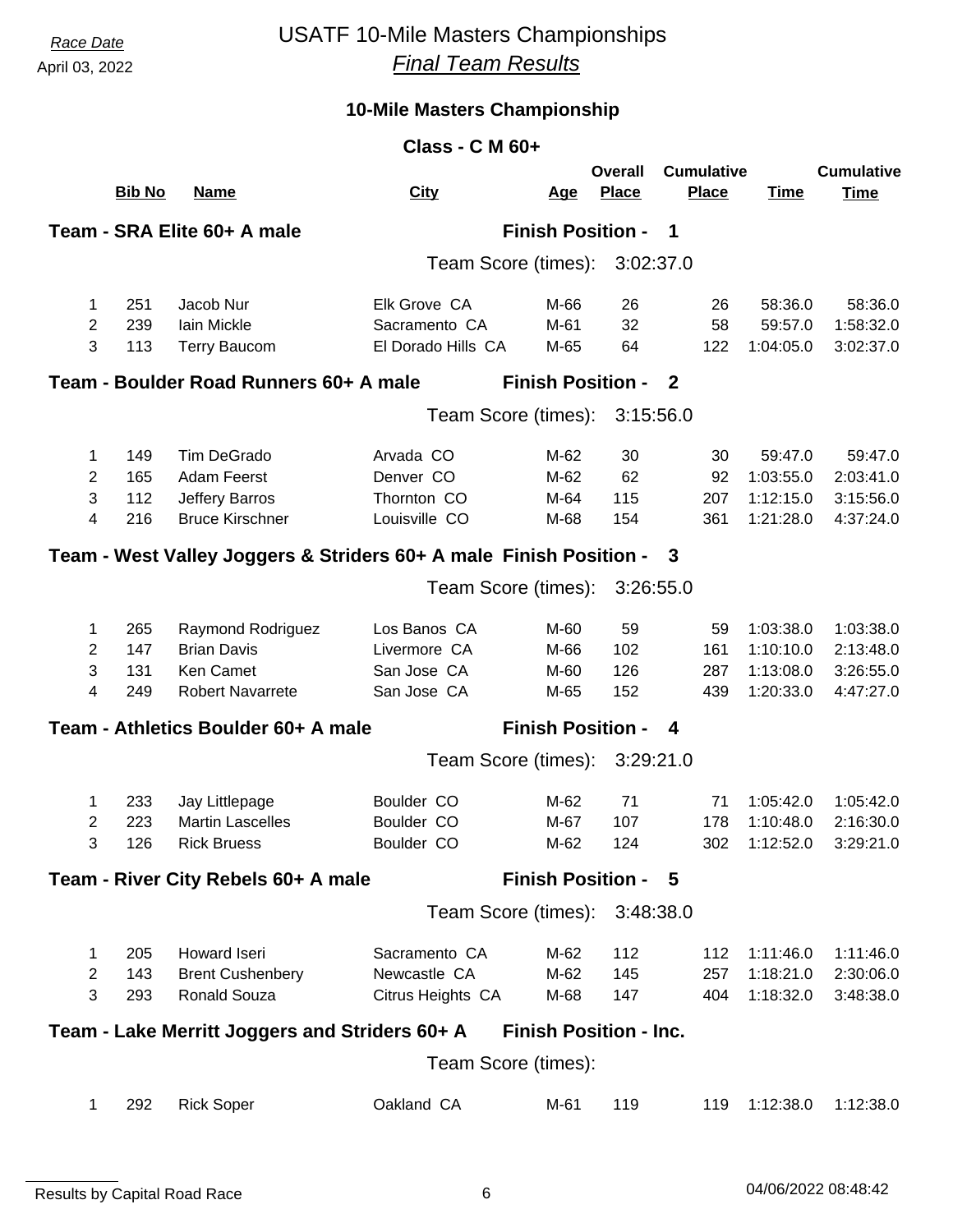# *Race Date* USATF 10-Mile Masters Championships *Final Team Results*

### **10-Mile Masters Championship**

#### **Class - C M 60+**

| <b>Bib No</b> | <b>Name</b>                            | <b>City</b>           | Age  | Overall<br><b>Place</b>       | <b>Cumulative</b><br><b>Place</b> | Time      | <b>Cumulative</b><br>Time |
|---------------|----------------------------------------|-----------------------|------|-------------------------------|-----------------------------------|-----------|---------------------------|
|               | Team - Cal Coast Track Club 60+ A male |                       |      | <b>Finish Position - Inc.</b> |                                   |           |                           |
|               |                                        | Team Score (times):   |      |                               |                                   |           |                           |
| 250           | <b>Brian Nelson</b>                    | <b>Bakersfield CA</b> | M-64 | 97                            | 97                                | 1:09:28.0 | 1:09:28.0                 |
| 267           | Tomas Rodriguez                        | Laguna Beach CA       | M-68 | 100                           | 197                               | 1:09:47.0 | 2:19:14.0                 |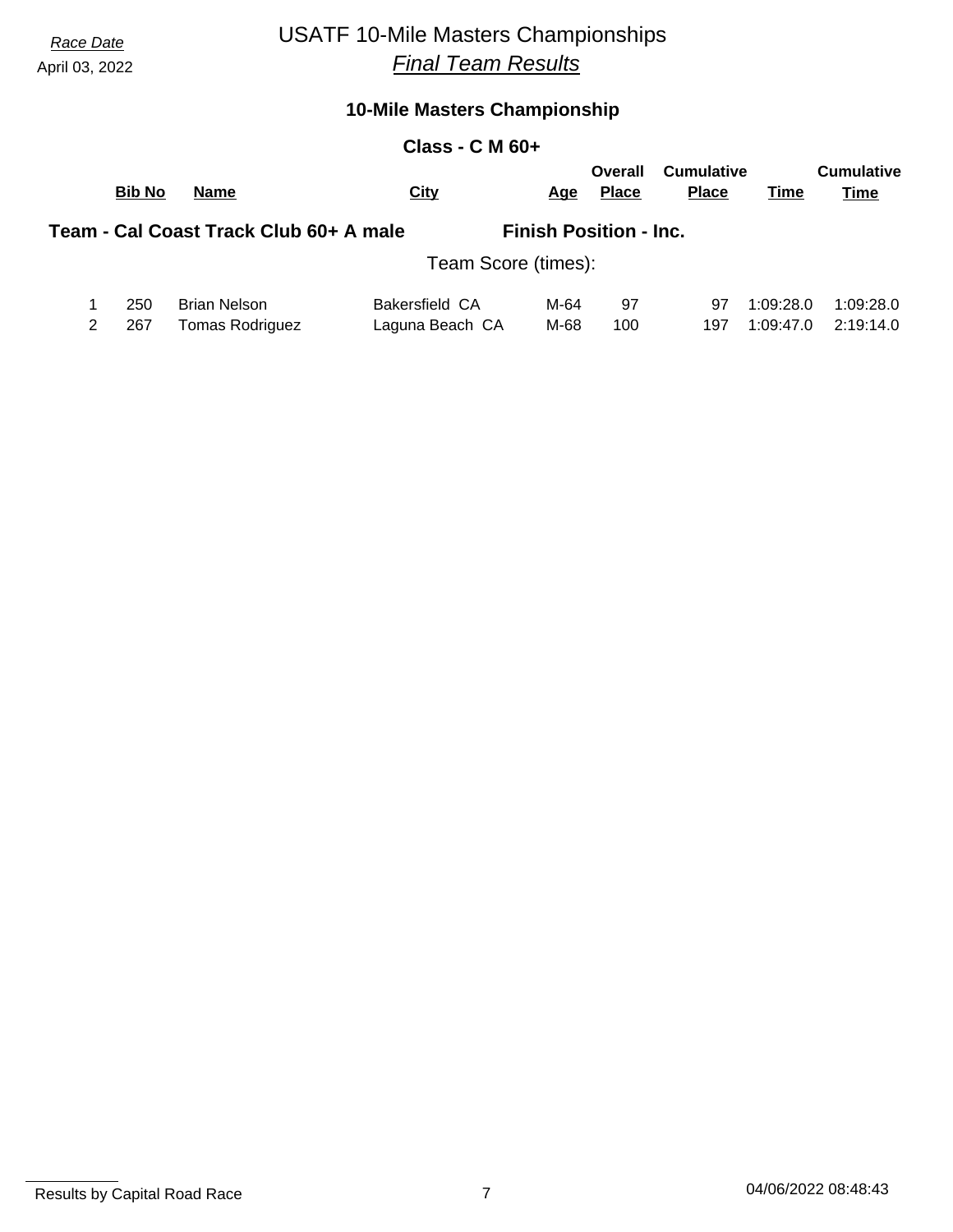## *Race Date* USATF 10-Mile Masters Championships *Final Team Results*

| Class - D M 70+ |               |                                        |                               |                               |                         |                                   |             |                                  |  |  |
|-----------------|---------------|----------------------------------------|-------------------------------|-------------------------------|-------------------------|-----------------------------------|-------------|----------------------------------|--|--|
|                 | <b>Bib No</b> | <b>Name</b>                            | <b>City</b>                   | <u>Age</u>                    | Overall<br><b>Place</b> | <b>Cumulative</b><br><b>Place</b> | <b>Time</b> | <b>Cumulative</b><br><b>Time</b> |  |  |
|                 |               | Team - Boulder Road Runners 70+ A male |                               | <b>Finish Position -</b>      |                         | -1                                |             |                                  |  |  |
|                 |               |                                        | Team Score (times): 3:50:42.0 |                               |                         |                                   |             |                                  |  |  |
|                 |               |                                        |                               |                               |                         |                                   |             |                                  |  |  |
| 1               | 117           | Doug Bell                              | Greeley CO                    | M-71                          | 130                     | 130                               | 1:14:45.0   | 1:14:45.0                        |  |  |
| $\overline{2}$  | 314           | Mike Wien                              | Boulder CO                    | M-70                          | 136                     | 266                               | 1:16:08.0   | 2:30:53.0                        |  |  |
| 3               | 253           | <b>Gary Ostwald</b>                    | Denver CO                     | M-76                          | 150                     | 416                               | 1:19:50.0   | 3:50:42.0                        |  |  |
| 4               | 174           | Jan Frisby                             | Grand Junction CO             | M-77                          | 159                     | 575                               | 1:23:21.0   | 5:14:03.0                        |  |  |
|                 |               | Team - Tamalpa Runners 70+ A male      |                               | <b>Finish Position -</b>      |                         | $\overline{\mathbf{2}}$           |             |                                  |  |  |
|                 |               |                                        | Team Score (times):           |                               | 3:58:09.0               |                                   |             |                                  |  |  |
| 1               | 196           | John Hirschberger                      | San Francisco CA              | M-70                          | 121                     | 121                               | 1:12:48.0   | 1:12:48.0                        |  |  |
| 2               | 184           | Len Goldman                            | Oakland CA                    | M-77                          | 151                     | 272                               | 1:19:52.0   | 2:32:40.0                        |  |  |
| 3               | 173           | Gene French                            | San Bruno CA                  | M-75                          | 164                     | 436                               | 1:25:30.0   | 3:58:09.0                        |  |  |
| 4               | 243           | James Morris                           | Albany CA                     | M-72                          | 170                     | 606                               | 1:27:16.0   | 5:25:25.0                        |  |  |
| 5               | 170           | James Flanigan                         | Davis CA                      | $M-72$                        | 182                     | 788                               | 1:36:23.0   | 7:01:47.0                        |  |  |
|                 |               | Team - Atlanta Track Club 70+ A male   |                               | <b>Finish Position - 3</b>    |                         |                                   |             |                                  |  |  |
|                 |               |                                        | Team Score (times):           |                               | 4:15:28.0               |                                   |             |                                  |  |  |
| 1               | 225           | Jerry Learned                          | Gainesville GA                | M-73                          | 118                     | 118                               | 1:12:28.0   | 1:12:28.0                        |  |  |
| $\mathbf{2}$    | 182           | Dave Glass                             | Glenville NY                  | M-75                          | 138                     | 256                               | 1:16:38.0   | 2:29:06.0                        |  |  |
| 3               | 119           | Sam Benedict                           | Decatur GA                    | M-75                          | 188                     | 444                               | 1:46:22.0   | 4:15:28.0                        |  |  |
| $\overline{4}$  | 283           | Andrew Sherwood                        | Atlanta GA                    | M-82                          | 195                     | 639                               | 2:06:42.0   | 6:22:10.0                        |  |  |
|                 |               | Team - Jamul Toads 70+ A male          |                               | <b>Finish Position - Inc.</b> |                         |                                   |             |                                  |  |  |
|                 |               |                                        | Team Score (times):           |                               |                         |                                   |             |                                  |  |  |
| 1               | 158           | David Dunbar                           | La Jolla CA                   | M-72                          | 122                     | 122                               | 1:12:50.0   | 1:12:50.0                        |  |  |
|                 |               | Team - San Diego Striders 70+ A male   |                               | <b>Finish Position - Inc.</b> |                         |                                   |             |                                  |  |  |
|                 |               |                                        | Team Score (times):           |                               |                         |                                   |             |                                  |  |  |
| 1               | 157           | Steve Doyle                            | La Mesa CA                    | M-73                          | 160                     | 160                               | 1:23:25.0   | 1:23:25.0                        |  |  |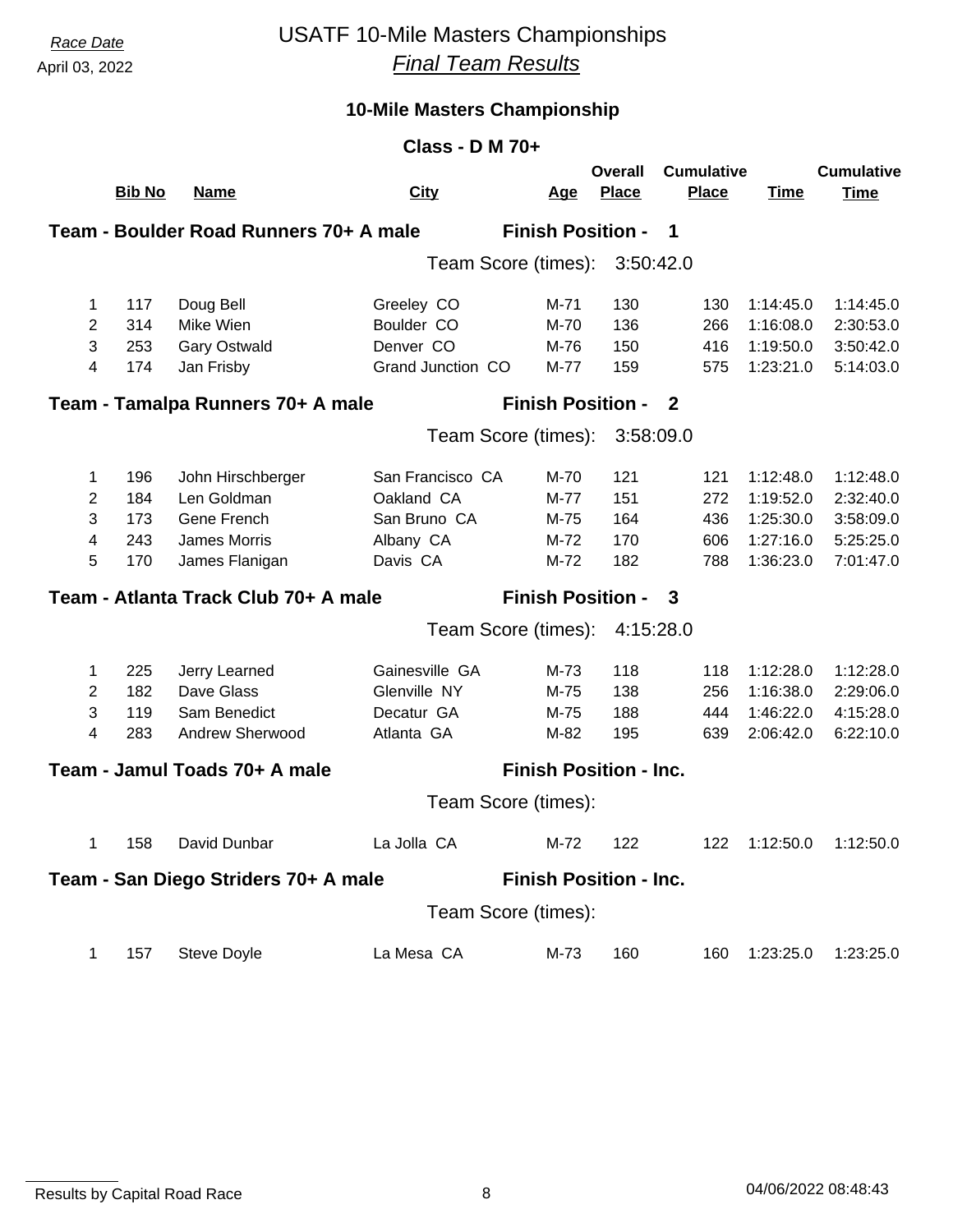# *Race Date* USATF 10-Mile Masters Championships *Final Team Results*

| <b>Class - E F 40+</b>                                                  |               |                                            |                              |                          |                         |                                   |             |                                  |  |
|-------------------------------------------------------------------------|---------------|--------------------------------------------|------------------------------|--------------------------|-------------------------|-----------------------------------|-------------|----------------------------------|--|
|                                                                         | <b>Bib No</b> | <b>Name</b>                                | <b>City</b>                  | <u>Age</u>               | Overall<br><b>Place</b> | <b>Cumulative</b><br><b>Place</b> | <b>Time</b> | <b>Cumulative</b><br><b>Time</b> |  |
|                                                                         |               | Team - Cal Coast Track Club 40+ A female   |                              | <b>Finish Position -</b> |                         | 1                                 |             |                                  |  |
|                                                                         |               |                                            | Team Score (times):          |                          | 3:05:17.0               |                                   |             |                                  |  |
| 1                                                                       | 282           | Maggie Shearer                             | Newbury Park CA              | $F-44$                   | 29                      | 29                                | 59:20.0     | 59:20.0                          |  |
| 2                                                                       | 252           | Laura Osman                                | Encino CA                    | $F-41$                   | 49                      | 78                                | 1:02:47.0   | 2:02:07.0                        |  |
| 3                                                                       | 188           | Elizabeth Guerrini                         | Long Beach CA                | $F-53$                   | 53                      | 131                               | 1:03:10.0   | 3:05:17.0                        |  |
| 4                                                                       | 255           | <b>Christy Peterson</b>                    | <b>Rolling Hills Estates</b> | $F-47$                   | 87                      | 218                               | 1:07:58.0   | 4:13:14.0                        |  |
| <b>Finish Position - 2</b><br>Team - SRA Elite 40+ A female             |               |                                            |                              |                          |                         |                                   |             |                                  |  |
|                                                                         |               |                                            | Team Score (times):          |                          | 3:11:05.0               |                                   |             |                                  |  |
| 1                                                                       | 197           | Jenny Hitchings                            | Sacramento CA                | $F-58$                   | 39                      | 39                                | 1:00:40.0   | 1:00:40.0                        |  |
| 2                                                                       | 294           | Midori Sperandeo                           | Folsom CA                    | $F-55$                   | 56                      | 95                                | 1:03:34.0   | 2:04:13.0                        |  |
| 3                                                                       | 146           | Anne Cushman                               | Rancho Cordova CA            | $F-44$                   | 75                      | 170                               | 1:06:53.0   | 3:11:05.0                        |  |
| 4                                                                       | 301           | Stephanie Styczynski                       | Roseville CA                 | $F-46$                   | 133                     | 303                               | 1:15:17.0   | 4:26:22.0                        |  |
| <b>Finish Position -</b><br>Team - Impala Racing Team 40+ A female<br>3 |               |                                            |                              |                          |                         |                                   |             |                                  |  |
|                                                                         |               |                                            | Team Score (times):          |                          | 3:15:54.0               |                                   |             |                                  |  |
| 1                                                                       | 140           | Jacqueline Cooke                           | Burlingame CA                | $F-43$                   | 54                      | 54                                | 1:03:16.0   | 1:03:16.0                        |  |
| $\overline{2}$                                                          | 186           | Elizabeth Goya                             | San Francisco CA             | $F-47$                   | 66                      | 120                               | 1:04:37.0   | 2:07:53.0                        |  |
| 3                                                                       | 256           | <b>Celeste Prothro</b>                     | San Francisco CA             | $F-42$                   | 88                      | 208                               | 1:08:02.0   | 3:15:54.0                        |  |
| 4                                                                       | 128           | Jodi Buyyounouski                          | Palo Alto CA                 | $F-48$                   | 91                      | 299                               | 1:08:40.0   | 4:24:34.0                        |  |
|                                                                         |               | Team - Team Red Lizard 40+ A female        |                              | <b>Finish Position -</b> |                         | 4                                 |             |                                  |  |
|                                                                         |               |                                            | Team Score (times):          |                          | 3:17:46.0               |                                   |             |                                  |  |
| 1                                                                       | 212           | Carre Joyce Heineck                        | Portland OR                  | $F-40$                   | 36                      | 36                                | 1:00:29.0   | 1:00:29.0                        |  |
| 2                                                                       | 279           | <b>Mercy Sells</b>                         | Las Vegas NV                 | $F-40$                   | 84                      | 120                               | 1:07:46.0   | 2:08:14.0                        |  |
| 3                                                                       | 304           | <b>Wendy Terris</b>                        | Lake Oswego OR               | $F-52$                   | 98                      | 218                               | 1:09:32.0   | 3:17:46.0                        |  |
|                                                                         |               | Team - West Valley Track Club 40+ A female |                              | <b>Finish Position -</b> |                         | - 5                               |             |                                  |  |
|                                                                         |               |                                            | Team Score (times):          |                          | 3:34:19.0               |                                   |             |                                  |  |
| 1                                                                       | 111           | Alyson Barrett                             | San Francisco CA             | $F-43$                   | 72                      | 72                                | 1:05:52.0   | 1:05:52.0                        |  |
| 2                                                                       | 175           | Lisa Gallagher                             | San Francisco CA             | $F-40$                   | 128                     | 200                               | 1:13:26.0   | 2:19:18.0                        |  |
| 3                                                                       | 159           | Shawnessy Dusseau                          | San Francisco CA             | $F-40$                   | 132                     | 332                               | 1:15:02.0   | 3:34:19.0                        |  |
| 4                                                                       | 218           | Angela Knotts                              | San Francisco CA             | $F-41$                   | 140                     | 472                               | 1:16:55.0   | 4:51:13.0                        |  |
|                                                                         |               | Team - Impala Racing Team 40+ B female     |                              | <b>Finish Position -</b> |                         | - 6                               |             |                                  |  |
|                                                                         |               |                                            | Team Score (times):          |                          | 3:44:20.0               |                                   |             |                                  |  |
| 1                                                                       | 272           | Anne Ruminski                              | Redwood City CA              | F-40                     | 105                     | 105                               | 1:10:34.0   | 1:10:34.0                        |  |
|                                                                         |               |                                            |                              |                          |                         |                                   |             |                                  |  |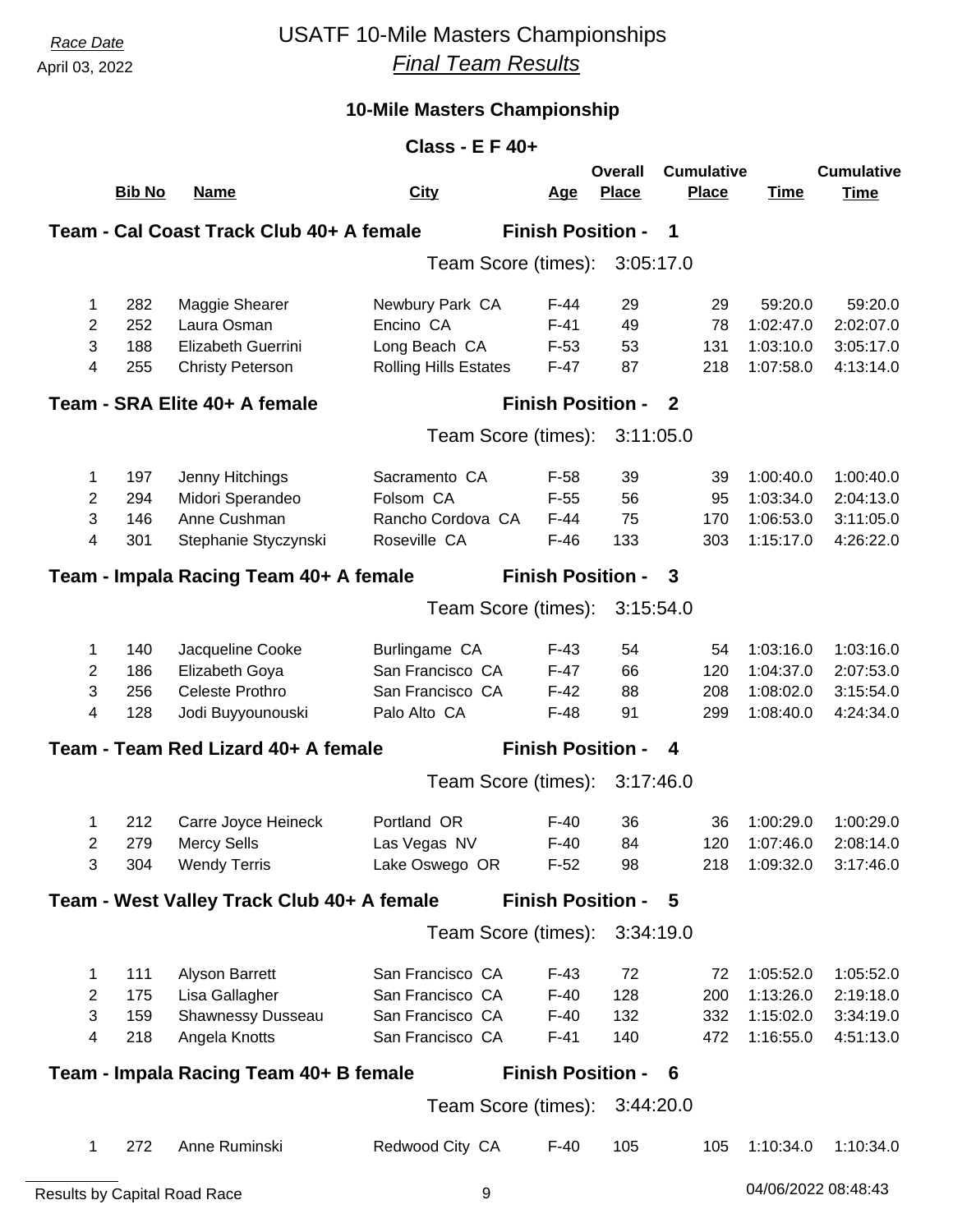# *Race Date* USATF 10-Mile Masters Championships *Final Team Results*

### **10-Mile Masters Championship**

| Class - $E$ F 40+        |                                  |                                               |                                                |                               |                         |                                   |                                     |                                     |  |
|--------------------------|----------------------------------|-----------------------------------------------|------------------------------------------------|-------------------------------|-------------------------|-----------------------------------|-------------------------------------|-------------------------------------|--|
|                          | <b>Bib No</b>                    | <u>Name</u>                                   | <b>City</b>                                    | <u>Age</u>                    | Overall<br><b>Place</b> | <b>Cumulative</b><br><b>Place</b> | <b>Time</b>                         | <b>Cumulative</b><br><b>Time</b>    |  |
|                          |                                  | Team - Impala Racing Team 40+ B female        |                                                | <b>Finish Position -</b>      |                         | - 6                               |                                     |                                     |  |
|                          | Team Score (times):<br>3:44:20.0 |                                               |                                                |                               |                         |                                   |                                     |                                     |  |
| 2<br>3                   | 116<br>240                       | Marisa Beck<br><b>Katherine Miller</b>        | Pacifica CA<br>Cupertino CA                    | F-44<br>$F-44$                | 123<br>153              | 228<br>381                        | 1:12:50.0<br>1:20:56.0              | 2:23:24.0<br>3:44:20.0              |  |
|                          |                                  | Team - Pamakids 40+ A female                  |                                                | <b>Finish Position -</b>      |                         | $\overline{\phantom{a}}$          |                                     |                                     |  |
|                          |                                  |                                               |                                                | Team Score (times):           | 4:06:04.0               |                                   |                                     |                                     |  |
| 1<br>$\overline{2}$<br>3 | 221<br>195<br>162                | Deanna Kwong<br>Kendra Hershey<br>Margit Falk | Fremont CA<br>Los Gatos CA<br>San Francisco CA | $F-42$<br>$F-50$<br>$F-60$    | 142<br>156<br>166       | 142<br>298<br>464                 | 1:18:03.0<br>1:22:17.0<br>1:25:45.0 | 1:18:03.0<br>2:40:19.0<br>4:06:04.0 |  |
|                          |                                  | Team - Peninsula Distance Club 40+ A female   |                                                | <b>Finish Position - Inc.</b> |                         |                                   |                                     |                                     |  |
|                          |                                  |                                               |                                                | Team Score (times):           |                         |                                   |                                     |                                     |  |
| 1                        | 161                              | Dena Evans                                    | Redwood City CA                                | $F-46$                        | 81                      | 81                                | 1:07:36.0                           | 1:07:36.0                           |  |
|                          |                                  | Team - Wolfpack Running Club 40+ A female     |                                                | <b>Finish Position - Inc.</b> |                         |                                   |                                     |                                     |  |
|                          |                                  |                                               |                                                | Team Score (times):           |                         |                                   |                                     |                                     |  |
| 1                        | 259                              | Lisa Renteria                                 | San Jose CA                                    | $F-43$                        | 103                     | 103                               | 1:10:11.0                           | 1:10:11.0                           |  |

Results by Capital Road Race 10 04/06/2022 08:48:43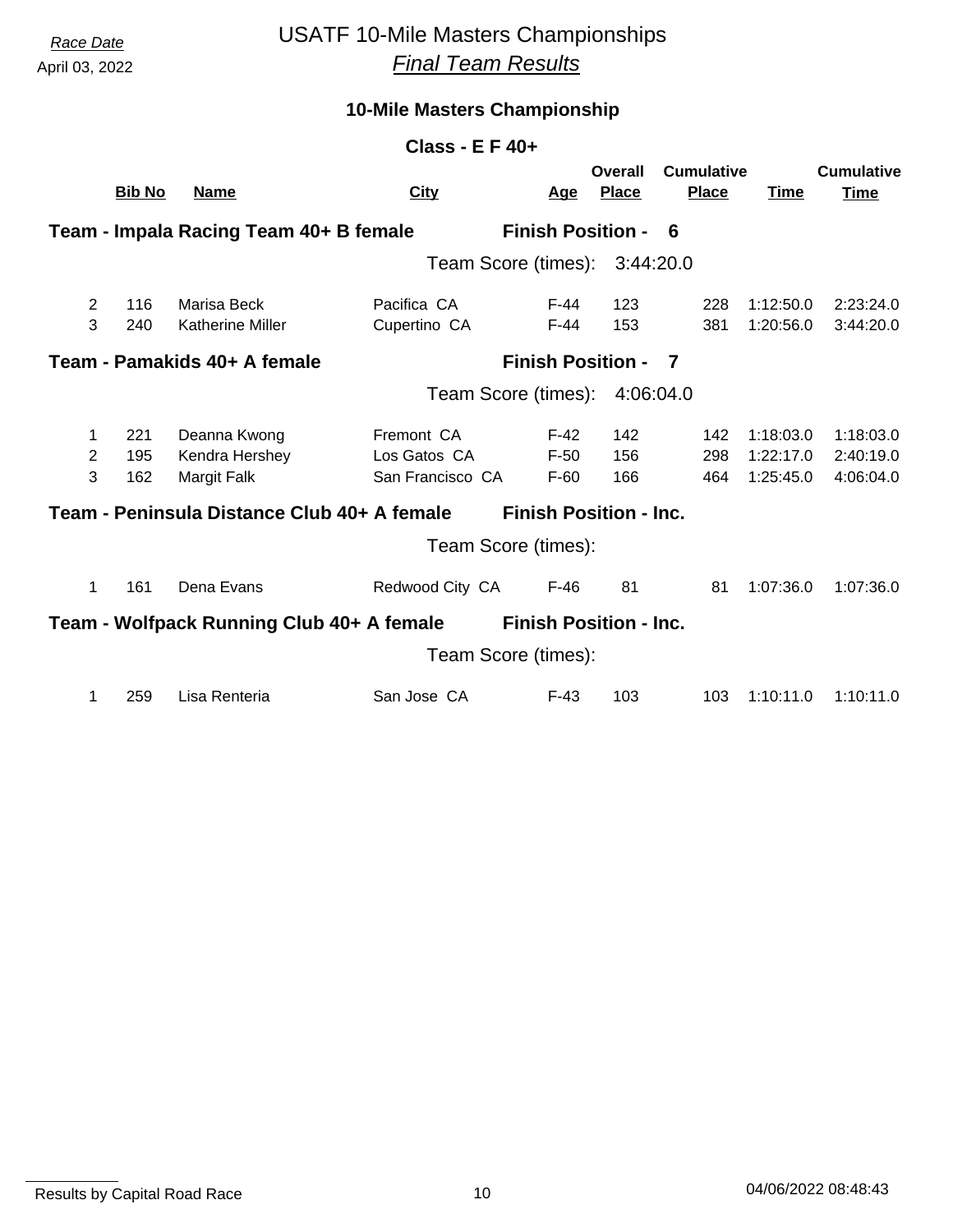## *Race Date* USATF 10-Mile Masters Championships *Final Team Results*

|                | <b>Class - F F 50+</b>                                                                        |                                                |                  |                               |                         |                                   |             |                                  |  |  |
|----------------|-----------------------------------------------------------------------------------------------|------------------------------------------------|------------------|-------------------------------|-------------------------|-----------------------------------|-------------|----------------------------------|--|--|
|                | <b>Bib No</b>                                                                                 | <b>Name</b>                                    | <b>City</b>      | <u>Age</u>                    | Overall<br><b>Place</b> | <b>Cumulative</b><br><b>Place</b> | <b>Time</b> | <b>Cumulative</b><br><b>Time</b> |  |  |
|                |                                                                                               | Team - The Janes Elite Racing 50+ A female     |                  | <b>Finish Position -</b>      |                         | -1                                |             |                                  |  |  |
|                |                                                                                               |                                                |                  | Team Score (times):           | 3:25:24.0               |                                   |             |                                  |  |  |
| 1              | 312                                                                                           | Ingrid Walters                                 | Santa Monica CA  | $F-50$                        | 65                      | 65                                | 1:04:28.0   | 1:04:28.0                        |  |  |
| $\overline{2}$ | 167                                                                                           | <b>Tania Fischer</b>                           | Santa Monica CA  | $F-56$                        | 86                      | 151                               | 1:07:54.0   | 2:12:22.0                        |  |  |
| 3              | 145                                                                                           | Kathleen Cushing-murray                        | Orange CA        | $F-57$                        | 125                     | 276                               | 1:13:03.0   | 3:25:24.0                        |  |  |
|                | <b>Finish Position -</b><br>Team - Impala Racing Team 50+ A female<br>$\overline{\mathbf{2}}$ |                                                |                  |                               |                         |                                   |             |                                  |  |  |
|                |                                                                                               |                                                |                  | Team Score (times):           | 3:28:20.0               |                                   |             |                                  |  |  |
| 1              | 220                                                                                           | Megan Kossar                                   | San Francisco CA | $F-51$                        | 82                      | 82                                | 1:07:38.0   | 1:07:38.0                        |  |  |
| $\overline{2}$ | 270                                                                                           | Kristi Rossi                                   | Hillsborough CA  | $F-53$                        | 95                      | 177                               | 1:09:24.0   | 2:17:02.0                        |  |  |
| 3              | 114                                                                                           | Jennifer Bayliss                               | Danville CA      | $F-51$                        | 109                     | 286                               | 1:11:19.0   | 3:28:20.0                        |  |  |
|                |                                                                                               | Team - Buffalo Chips Running Club 50+ A female |                  | <b>Finish Position - 3</b>    |                         |                                   |             |                                  |  |  |
|                |                                                                                               |                                                |                  | Team Score (times):           | 3:52:54.0               |                                   |             |                                  |  |  |
| 1              | 135                                                                                           | <b>Genevieve Clavier</b>                       | Sacramento CA    | $F-58$                        | 111                     | 111                               | 1:11:22.0   | 1:11:22.0                        |  |  |
| $\overline{c}$ | 302                                                                                           | Jackie Sword-Olson                             | Carmichael CA    | $F-58$                        | 146                     | 257                               | 1:18:32.0   | 2:29:53.0                        |  |  |
| 3              | 109                                                                                           | Lisa Balestrini                                | Granite Bay CA   | $F-57$                        | 157                     | 414                               | 1:23:02.0   | 3:52:54.0                        |  |  |
| 4              | 261                                                                                           | Barbara Rinker                                 | Sacramento CA    | $F-75$                        | 193                     | 607                               | 2:03:45.0   | 5:56:39.0                        |  |  |
|                |                                                                                               | Team - Impala Racing Team 50+ B female         |                  | <b>Finish Position -</b>      |                         | 4                                 |             |                                  |  |  |
|                |                                                                                               |                                                |                  | Team Score (times):           | 3:55:24.0               |                                   |             |                                  |  |  |
| 1              | 121                                                                                           | Dana Blum                                      | San Francisco CA | $F-58$                        | 108                     | 108                               | 1:11:15.0   | 1:11:15.0                        |  |  |
| $\mathbf{2}$   | 284                                                                                           | Patti Shore                                    | Mill Valley CA   | $F-55$                        | 131                     | 239                               | 1:15:02.0   | 2:26:16.0                        |  |  |
| 3              | 285                                                                                           | <b>Cheryl Shwe</b>                             | San Francisco CA | $F-55$                        | 174                     | 413                               | 1:29:08.0   | 3:55:24.0                        |  |  |
|                |                                                                                               | Team - Lake Merritt Joggers and Striders 50+ A |                  | <b>Finish Position - 5</b>    |                         |                                   |             |                                  |  |  |
|                |                                                                                               |                                                |                  | Team Score (times): 4:01:05.0 |                         |                                   |             |                                  |  |  |
| 1              | 318                                                                                           | Riya Young                                     | San Francisco CA | $F-54$                        | 137                     | 137                               | 1:16:11.0   | 1:16:11.0                        |  |  |
| $\mathbf{2}$   | 199                                                                                           | Jeanine Holmlund                               | Oakland CA       | $F-57$                        | 149                     | 286                               | 1:19:12.0   | 2:35:22.0                        |  |  |
| 3              | 280                                                                                           | <b>Kristina Sepetys</b>                        | Berkeley CA      | $F-59$                        | 165                     | 451                               | 1:25:44.0   | 4:01:05.0                        |  |  |
|                |                                                                                               | Team - West Valley Joggers & Striders 50+ A    |                  | <b>Finish Position - Inc.</b> |                         |                                   |             |                                  |  |  |
|                |                                                                                               |                                                |                  | Team Score (times):           |                         |                                   |             |                                  |  |  |
| 1              | 263                                                                                           | Dalila Rodriguez                               | Los Banos CA     | $F-51$                        | 177                     | 177                               | 1:33:12.0   | 1:33:12.0                        |  |  |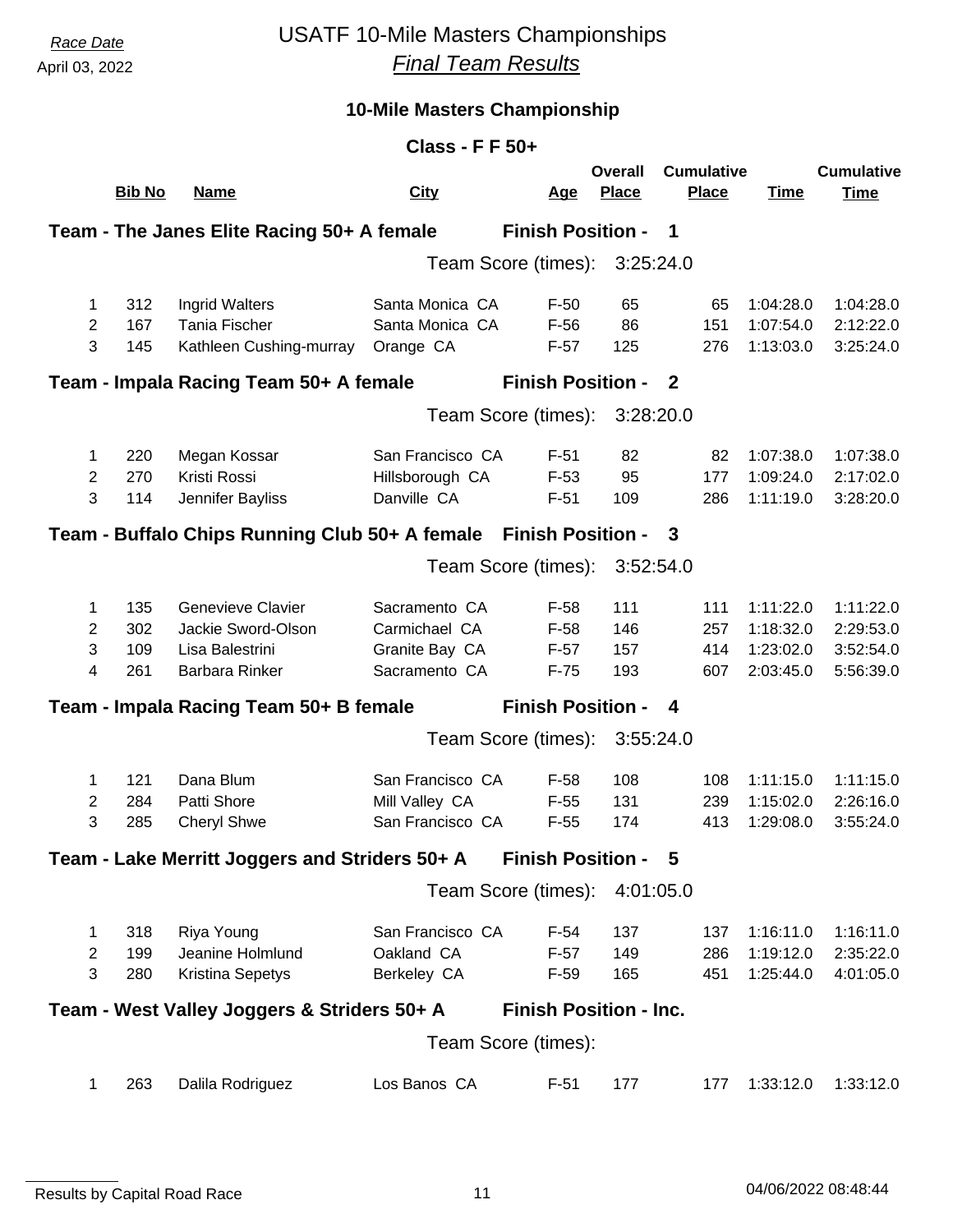# *Race Date* USATF 10-Mile Masters Championships *Final Team Results*

### **10-Mile Masters Championship**

|                |               |                                                | Class - G F $60+$   |                            |                         |                                   |           |                                  |
|----------------|---------------|------------------------------------------------|---------------------|----------------------------|-------------------------|-----------------------------------|-----------|----------------------------------|
|                | <b>Bib No</b> | <u>Name</u>                                    | <b>City</b>         | <u>Age</u>                 | Overall<br><b>Place</b> | <b>Cumulative</b><br><b>Place</b> | Time      | <b>Cumulative</b><br><b>Time</b> |
|                |               | Team - Lake Merritt Joggers and Striders 60+ A |                     | <b>Finish Position -</b>   |                         | $\blacksquare$                    |           |                                  |
|                |               |                                                | Team Score (times): |                            | 4:37:10.0               |                                   |           |                                  |
| 1              | 142           | Debra Cramer                                   | Alameda CA          | F-64                       | 168                     | 168                               | 1:26:24.0 | 1:26:24.0                        |
| $\overline{2}$ | 291           | Suzette Smith                                  | Alameda CA          | F-66                       | 178                     | 346                               | 1:34:34.0 | 3:00:58.0                        |
| 3              | 123           | Diane Bomberg                                  | Oakland CA          | F-62                       | 181                     | 527                               | 1:36:13.0 | 4:37:10.0                        |
| 4              | 238           | Barbara McQuinn                                | Oakland CA          | $F-65$                     | 183                     | 710                               | 1:37:20.0 | 6:14:29.0                        |
| 5              | 105           | Karen Andrews                                  | Dublin CA           | $F-62$                     | 190                     | 900                               | 1:54:11.0 | 8:08:40.0                        |
|                |               | Team - Impala Racing Team 60+ A female         |                     | <b>Finish Position - 2</b> |                         |                                   |           |                                  |
|                |               |                                                | Team Score (times): |                            | 4:54:45.0               |                                   |           |                                  |
| 1              | 179           | Stella Gibbs                                   | Pacific Grove CA    | $F-63$                     | 104                     | 104                               | 1:10:14.0 | 1:10:14.0                        |
| 2              | 281           | <b>Shirley Shean</b>                           | Concord CA          | F-75                       | 189                     | 293                               | 1:46:25.0 | 2:56:38.0                        |

3 101 Ifeoma Adams Hercules CA F-70 191 484 1:58:07.0 4:54:45.0